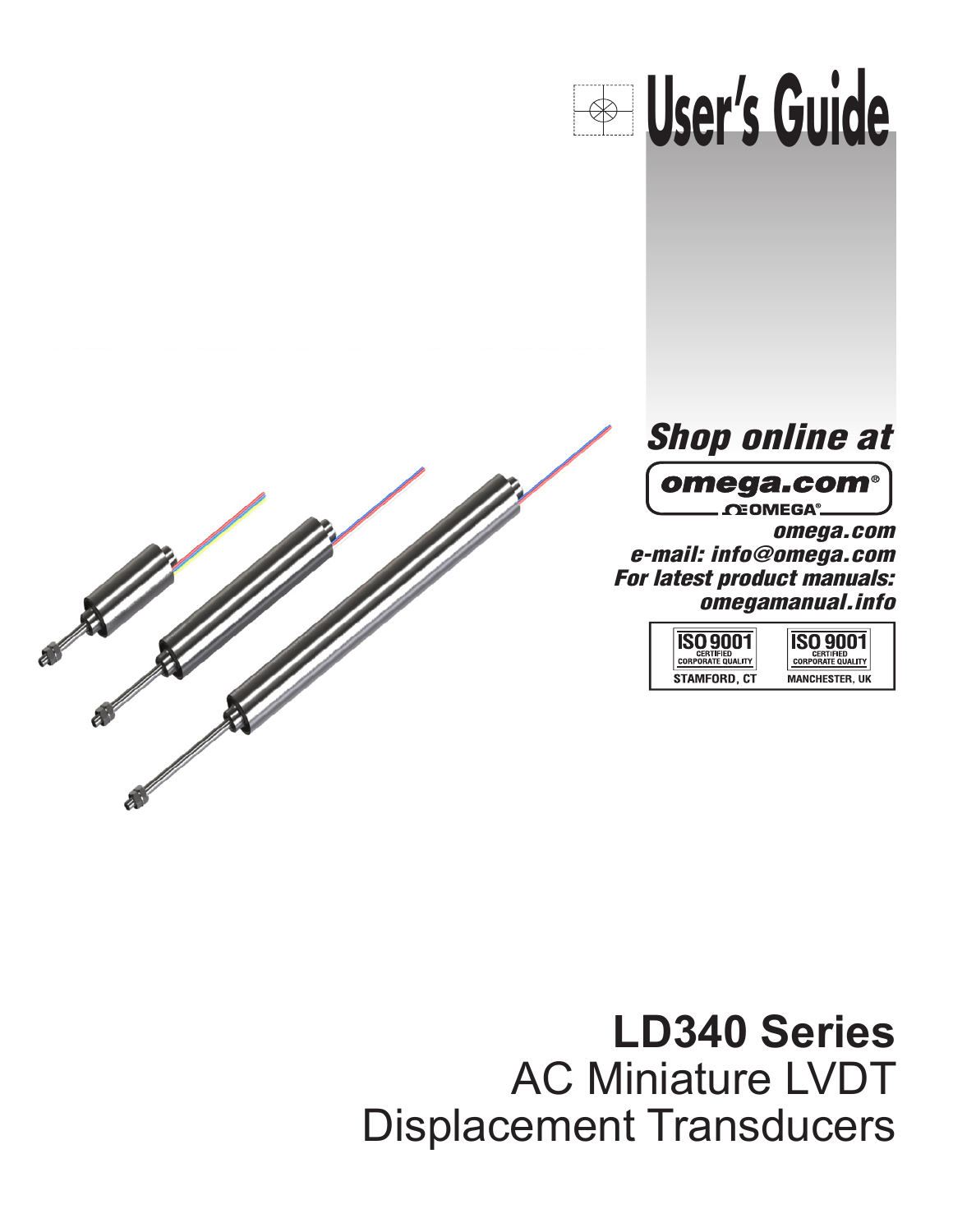

**OMEGAnet<sup>®</sup> Online Service and Internet e-mail<br>
omega.com info@omega.com** 

**omega.com info@omega.com**

## **Servicing North America:**

| <b>U.S.A.:</b><br>ISO 9001 Certified         | Omega Engineering, Inc., One Omega Drive, P.O. Box 4047<br>Stamford, CT 06907-0047<br>Toll-Free: 1-800-826-6342<br>FAX: (203) 359-7700                                                | Tel: (203) 359-1660<br>e-mail: info@omega.com         |
|----------------------------------------------|---------------------------------------------------------------------------------------------------------------------------------------------------------------------------------------|-------------------------------------------------------|
| Canada:                                      | 976 Bergar<br>Laval (Quebec), Canada H7L 5A1<br>Toll-Free: 1-800-826-6342<br>FAX: (514) 856-6886                                                                                      | TEL: (514) 856-6928<br>e-mail: info@omega.ca          |
|                                              | For immediate technical or application assistance:                                                                                                                                    |                                                       |
|                                              | U.S.A. and Canada: Sales Service: 1-800-826-6342/1-800-TC-OMEGA®<br>Customer Service: 1-800-622-2378/1-800-622-BEST®<br>Engineering Service: 1-800-872-9436/1-800-USA-WHEN®           |                                                       |
| <b>Mexico:</b>                               | En Español: 001 (203) 359-7803<br>info@omega.com.mx                                                                                                                                   | FAX: (001) 203-359-7807<br>e-mail: espanol@omega.com  |
|                                              | <b>Servicing Europe:</b>                                                                                                                                                              |                                                       |
| <b>Benelux:</b>                              | Managed by the United Kingdom Office<br>Toll-Free: 0800 099 3344<br>$FAX: +31206434643$                                                                                               | TEL: +31 20 347 21 21<br>e-mail: sales@omega.nl       |
| <b>Czech Republic:</b>                       | Frystatska 184<br>733 01 Karviná, Czech Republic<br>Toll-Free: 0800-1-66342<br>FAX: +420-59-6311114                                                                                   | TEL: +420-59-6311899<br>e-mail: info@omegashop.cz     |
| France:                                      | Managed by the United Kingdom Office<br>Toll-Free: 0800 466 342<br>FAX: +33 (0) 130 57 54 27                                                                                          | TEL: +33 (0) 161 37 29 00<br>e-mail: sales@omega.fr   |
| Germany/Austria:                             | Daimlerstrasse 26<br>D-75392 Deckenpfronn, Germany<br>Toll-Free: 0 800 6397678<br>FAX: +49 (0) 7056 9398-29                                                                           | TEL: +49 (0) 7059 9398-0<br>e-mail: info@omega.de     |
| <b>United Kingdom:</b><br>ISO 9001 Certified | <b>OMEGA Engineering Ltd.</b><br>One Omega Drive, River Bend Technology Centre, Northbank<br>Irlam, Manchester M44 5BD England<br>Toll-Free: 0800-488-488<br>FAX: +44 (0)161 777-6622 | TEL: +44 (0)161 777-6611<br>e-mail: sales@omega.co.uk |

It is the policy of OMEGA Engineering, Inc. to comply with all worldwide safety and EMC/EMI regulations that apply. OMEGA is constantly pursuing certification of its products to the European New Approach Directives. OMEGA will add the CE mark to every appropriate device upon certification.

The information contained in this document is believed to be correct, but OMEGA accepts no liability for any errors it contains, and reserves the right to alter specifications without notice. **WARNING:** These products are not designed for use in, and should not be used for, human applications.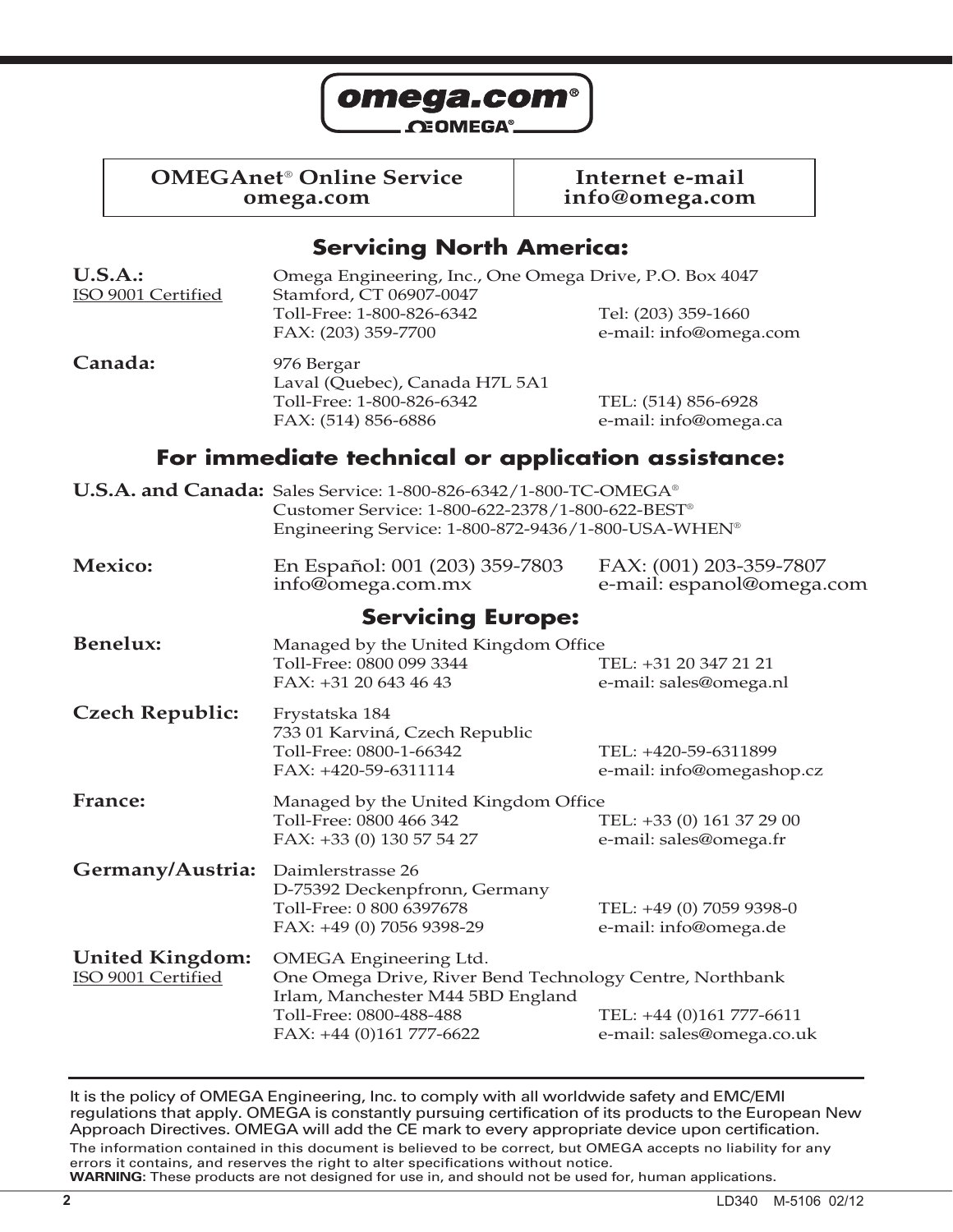## **GENERAL**

The AC miniature series of 9.5 mm (3/8") diameter AC operated LVDT's are; Small Size, Precision Position Sensors for both OEM's and End Users. While Ideal for space restrictive applications, their epoxy bonded construction also make them suitable for operation in \*wet or oily environments and their light weight cores are perfect for dynamic measurement.

\* Not suitable for total immersion.

#### **1.1 Introduction**

The AC miniature range of transducers operate on the L.V.D.T. principal, where movement of a core inside the transducer body is detected by a differential change in output on two secondary coils, the primary coil(s) being energised by an appropriate AC signal. With the core in a central position, the coupling from the primary to each secondary is equal and opposite and therefore cancel out, thus the resultant output voltage is zero. As the core is displaced further into one secondary, its voltage increases proportionally and the other secondary voltage decreases hence the output changes in magnitude and phase in proportion to movement in either direction from null.

The red and white connections are in phase for inward movement (ie. towards the cable end).

The output signal depends on both core movement and energisation voltage and is expressed as a sensitivity in mV output / V energising / mm travel.

#### **1.2 Installation**

L.V.D.T. transducers generally are a reliable and proven technology that is well established in all areas of manufacturing and control industries. The majority of the associated problems experienced with their application and use are totally avoidable, particularly if sufficient thought is given during the initial design stages of equipment, to the positioning and clamping methods employed for these feedback elements.

L.V.D.T.'s being of inductive nature are susceptible to some degree to the influence of magnetic fields and therefore should be positioned well away from electric motors, relays and permanent magnets, where this is not possible then magnetic shielding should be considered as an alternative.

Clamping of the coil assembly should be carefully considered, some example methods are shown in figure 1. Ideally the body of the transducers should be clamped centrally in a pinch or yoke type clamp, manufactured from a low conductivity, non-magnetic material, if this is not possible then the introduction of a non-metallic bush between body and clamp is a preferred alternative.

Irrespective of clamping method care must be taken not to over tighten retaining screws as distortion of the body may prove damaging to the integrity of the transducer and adversely affect the geometry of the installation.

If the L.V.D.T. is to be mounted on equipment subject to high "g" then dependent on the direction of these forces, it may be advantageous to consider end to end clamping in preference to over body clamping.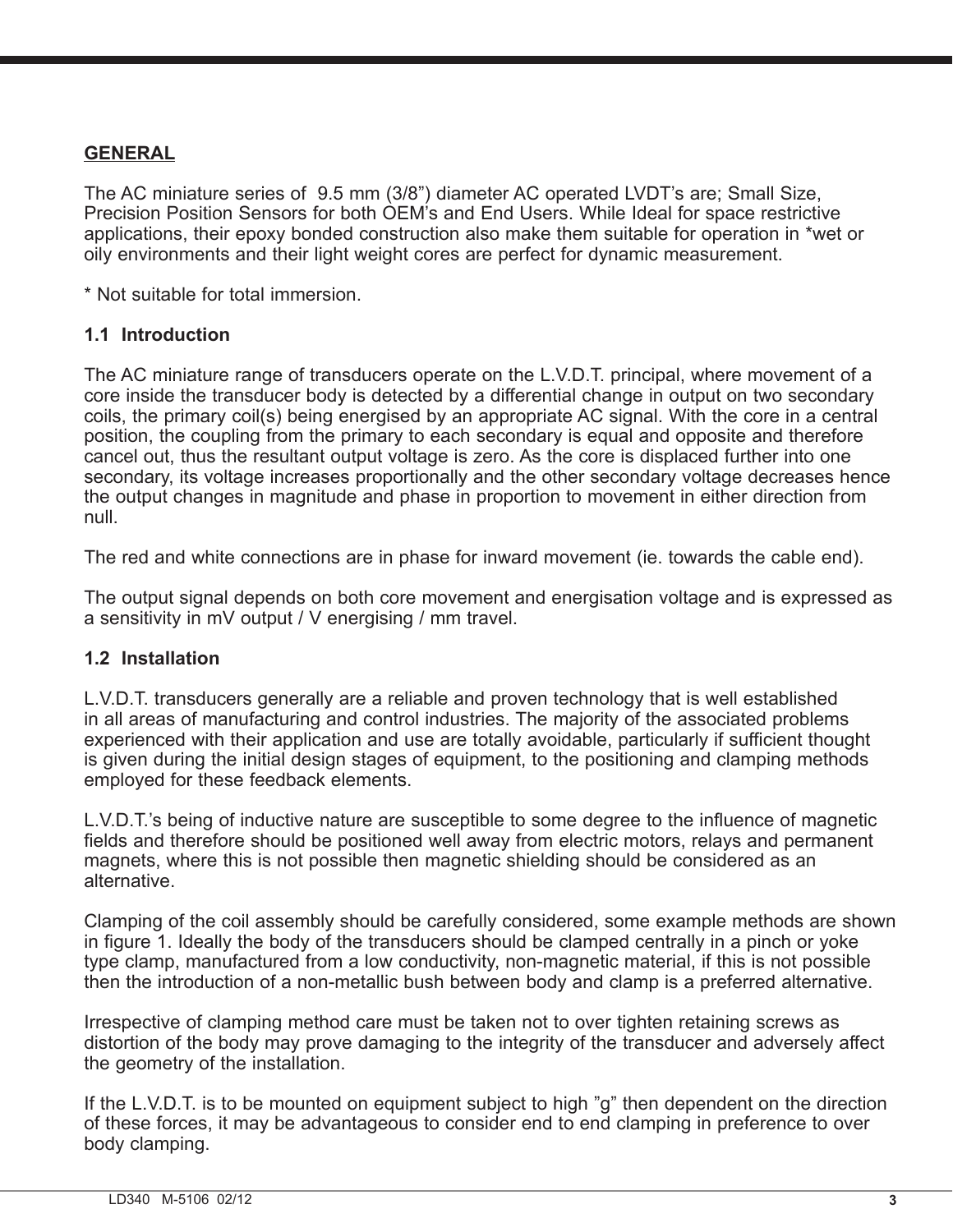The magnetic core supplied with each transducer has been manufactured and heat treated to achieve the optimum magnetic performance, any subsequent handling of the core which results in stress being imparted will render the calibration void, this includes over tightening of the core during installation onto its carrier. Hand tightening and retention by means of a suitable thread locking anaerobic retainer is the recommended procedure.

### **1.3. Guided Carrier**

**1.3.1. MOUNTING** Normal mounting methods apply (see section 1.2. on Installation). Careful consideration should be given to alignment, the carrier must be able to move freely within the transducer core. Side force should be kept to a minimal level.

**1.3.2. MAINTENANCE:** Check for free movement of the carrier when in the vertical plane. Lubrication is provided via an oilite bush which is impregnated with molybdenum disulphide and in normal usage is maintenance free.

## **1.4. Ball Tip Option**

This option is for use with the Guided Carrier and is attached to the threaded end of the core carrier. Side forces which may exert undue pressure and flex the carrier must be avoided.

#### **1.5. Rod End Bearings Option**

**1.5.1. MOUNTING**: May be mounted in any axis; it is recommended that the rear rod end bearing (near cable exit) is mounted on the static component.

**1.5.2. MAINTENANCE:** Rod end bearings are supplied pre-lubricated with mineral oil; for higher temperature applications the use of a molybdenum disulphide impregnated oil is recommended and your representative should be consulted about the maximum temperature. Periodic inspection of locking screws and nuts etc. is advisable depending upon the Customer's application. Rod end bearings should be able to move freely and have minimal side play.

#### **1.6. Cable**

Cable is specially manufactured to optimise performance with respect to temperature, chemical resistance, flex life, abrasion resistance and electrical performance. However, no single cable design can fulfil every known requirement and by taking a few simple precautions cable failure can be avoided. In flexure conditions then a minimum bend radius of 150 mm should be maintained. Avoid contact with sharp edges and rough surfaces and inspect at periodic intervals.

Excessive cable runs may alter the output characteristics; if in doubt consult your representative.

Routing of cables should be kept as smooth as possible avoiding burrs, sharp edges and excessive cable loads.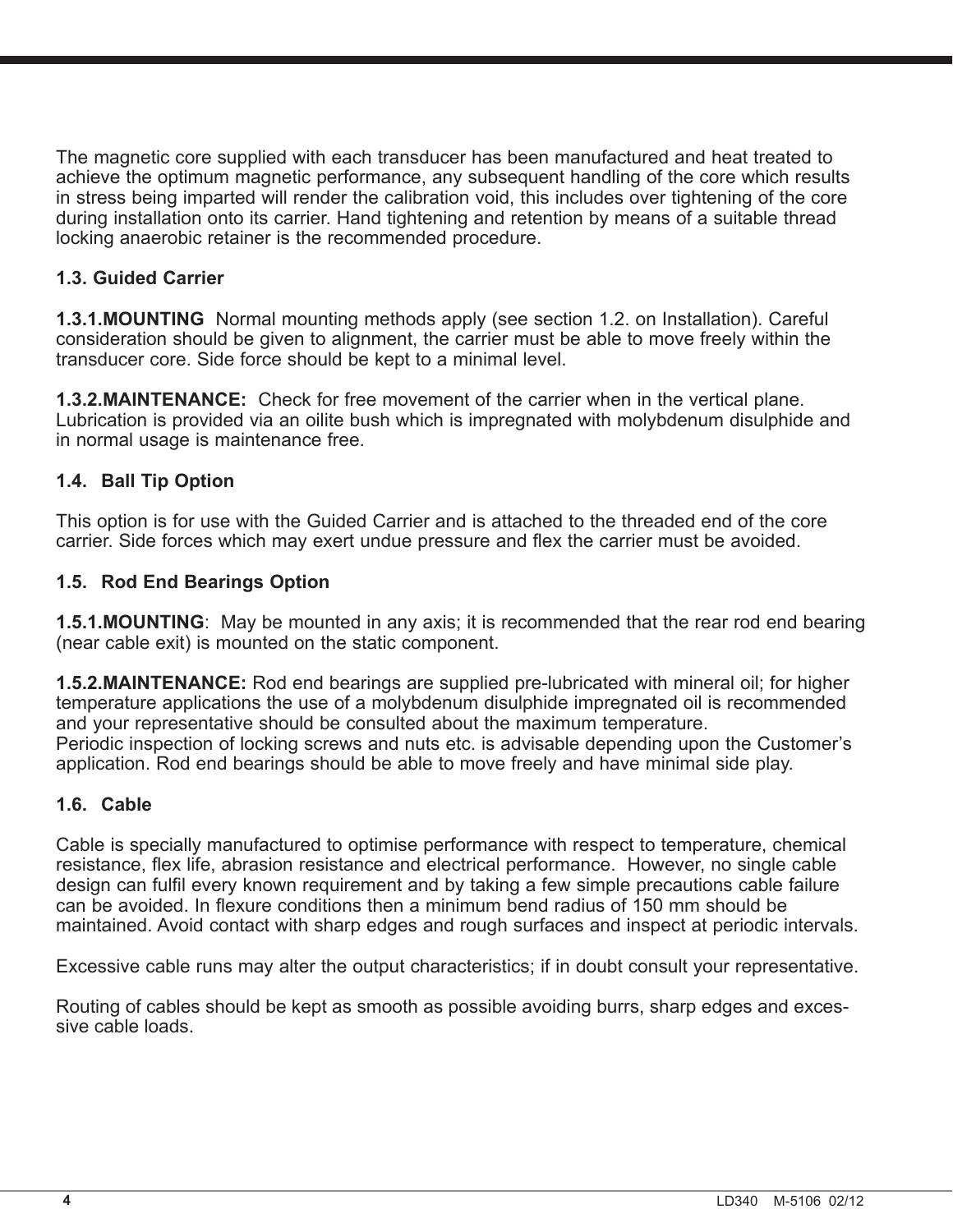## **1.7 Environmental**

Operating Temperature Range C  $/$  +150  $\mathrm{^{\circ}C}$ Storage Temperature Range C  $/$  +150  $\mathrm{^{\circ}C}$ Conditions of high humidity and vibration should be avoided.





## **Figure 2 Electrical Connections**

Connect Blue to Green or Black to Red for differential output.

Calibrated frequency, voltage load<br>5 kHz 3 volts rms 100 k $\Omega$ 

5 kHz  $\,$  3 volts rms  $\,$  100 k $\Omega$ Whiteand Red are in phase for forward displacement (toward cable end). Note: Fit "Quad Balance" resistor if supplied, between Red/Blue or Black/Green, as directed, in order to optimise linearity around null.



No responsibility is accepted for damage when accessories are fitted by the Customer. In the event of further information being required please contact your representative.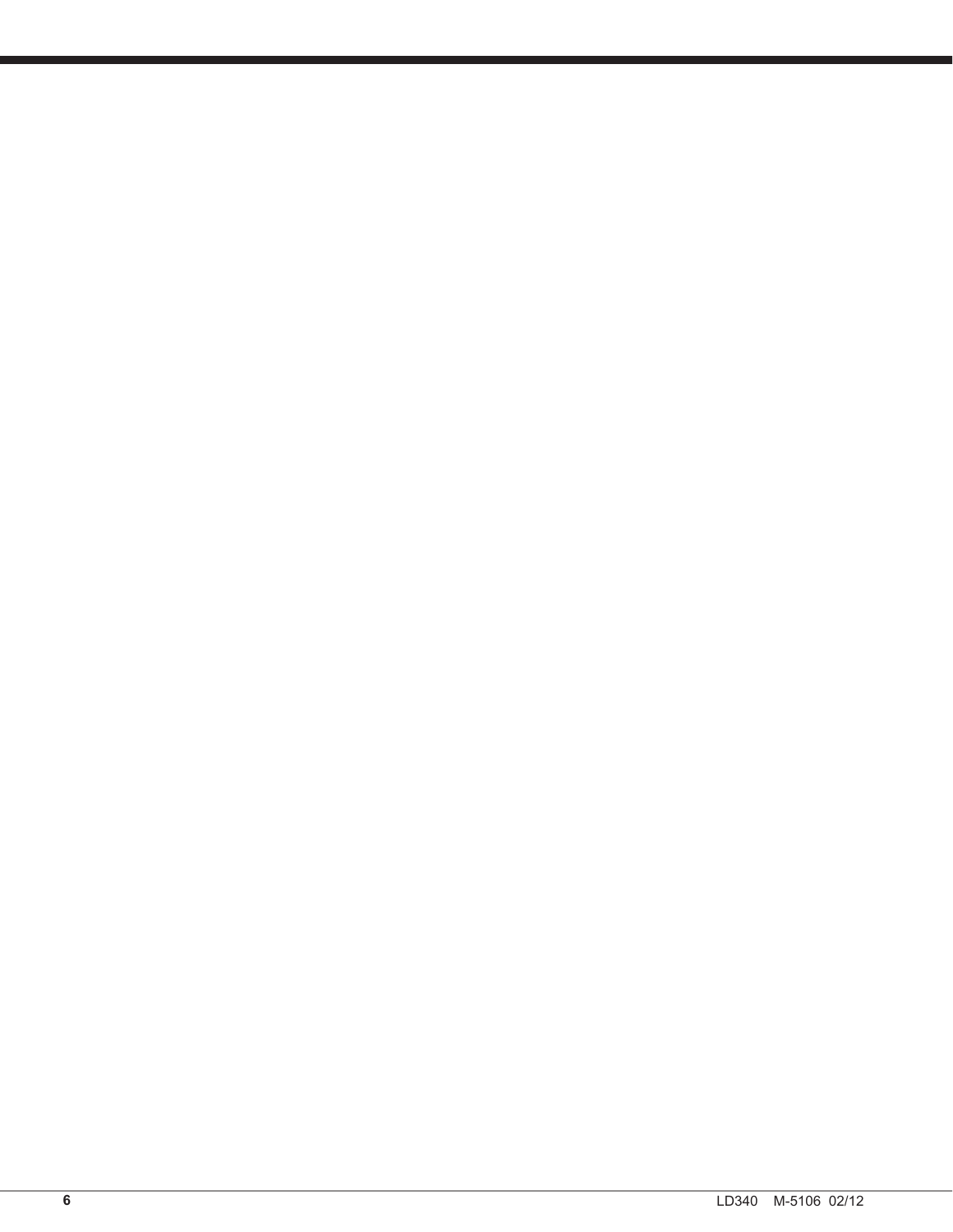## WARRANTY/DISCLAIMER

OMEGA ENGINEERING, INC. warrants this unit to be free of defects in materials and workmanship for a period of 13 months from date of purchase. OMEGA's WARRANTY adds an additional one (1) month grace period to the normal **one (1) year product warranty** to cover handling and shipping time. This ensures that OMEGA's customers receive maximum coverage on each product.

If the unit malfunctions, it must be returned to the factory for evaluation. OMEGA's Customer Service Department will issue an Authorized Return (AR) number immediately upon phone or written request. Upon examination by OMEGA, if the unit is found to be defective, it will be repaired or replaced at no charge. OMEGA's WARRANTY does not apply to defects resulting from any action of the purchaser, including but not limited to mishandling, improper interfacing, operation outside of design limits, improper repair, or unauthorized modification. This WARRANTY is VOID if the unit shows evidence of having been tampered with or shows evidence of having been damaged as a result of excessive corrosion; or current, heat, moisture or vibration; improper specification; misapplication; misuse or other operating conditions outside of OMEGA's control. Components in which wear is not warranted, include but are not limited to contact points, fuses, and triacs.

OMEGA is pleased to offer suggestions on the use of its various products. However, OMEGA neither assumes responsibility for any omissions or errors nor assumes liability for any damages that result from the use of its products in accordance with information provided by OMEGA, either verbal or written. OMEGA warrants only that the parts manufactured by the company will be as specified and free of defects. OMEGA MAKES NO OTHER WARRANTIES OR REPRESENTATIONS OF ANY KIND WHATSOEVER, EXPRESSED OR IMPLIED, EXCEPT THAT OF TITLE, AND ALL IMPLIED WARRANTIES INCLUDING ANY WARRANTY OF MERCHANTABILITY AND FITNESS FOR A PARTICULAR PURPOSE ARE HEREBY DISCLAIMED. LIMITATION OF LIABILITY: The remedies of purchaser set forth herein are exclusive, and the total liability of OMEGA with respect to this order, whether based on contract, warranty, negligence, indemnification, strict liability or otherwise, shall not exceed the purchase price of the component upon which liability is based. In no event shall OMEGA be liable for consequential, incidental or special damages.

CONDITIONS: Equipment sold by OMEGA is not intended to be used, nor shall it be used: (1) as a "Basic Component" under 10 CFR 21 (NRC), used in or with any nuclear installation or activity; or (2) in medical applications or used on humans. Should any Product(s) be used in or with any nuclear installation or activity, medical application, used on humans, or misused in any way, OMEGA assumes no responsibility as set forth in our basic WARRANTY/ DISCLAIMER language, and, additionally, purchaser will indemnify OMEGA and hold OMEGA harmless from any liability or damage whatsoever arising out of the use of the Product(s) in such a manner.

## RETURN REQUESTS/INQUIRIES

Direct all warranty and repair requests/inquiries to the OMEGA Customer Service Department. BEFORE RETURNING ANY PRODUCT(S) TO OMEGA, PURCHASER MUST OBTAIN AN AUTHORIZED RETURN (AR) NUMBER FROM OMEGA'S CUSTOMER SERVICE DEPARTMENT (IN ORDER TO AVOID PROCESSING DELAYS). The assigned AR number should then be marked on the outside of the return package and on any correspondence.

The purchaser is responsible for shipping charges, freight, insurance and proper packaging to prevent breakage in transit.

FOR **WARRANTY** RETURNS, please have the following information available BEFORE contacting OMEGA:

- 1. Purchase Order number under which the product was PURCHASED,
- 2. Model and serial number of the product under warranty, and
- 3. Repair instructions and/or specific problems relative to the product.

FOR **NON-WARRANTY** REPAIRS, consult OMEGA for current repair charges. Have the following information available BEFORE contacting OMEGA:

- 1. Purchase Order number to cover the COST of the repair,
- 2. Model and serial number of theproduct, and
- 3. Repair instructions and/or specific problems relative to the product.

OMEGA's policy is to make running changes, not model changes, whenever an improvement is possible. This affords our customers the latest in technology and engineering.

OMEGA is a registered trademark of OMEGA ENGINEERING, INC.

© Copyright 2009 OMEGA ENGINEERING, INC. All rights reserved. This document may not be copied, photocopied, reproduced, translated, or reduced to any electronic medium or machine-readable form, in whole or in part, without the prior written consent of OMEGA ENGINEERING, INC.